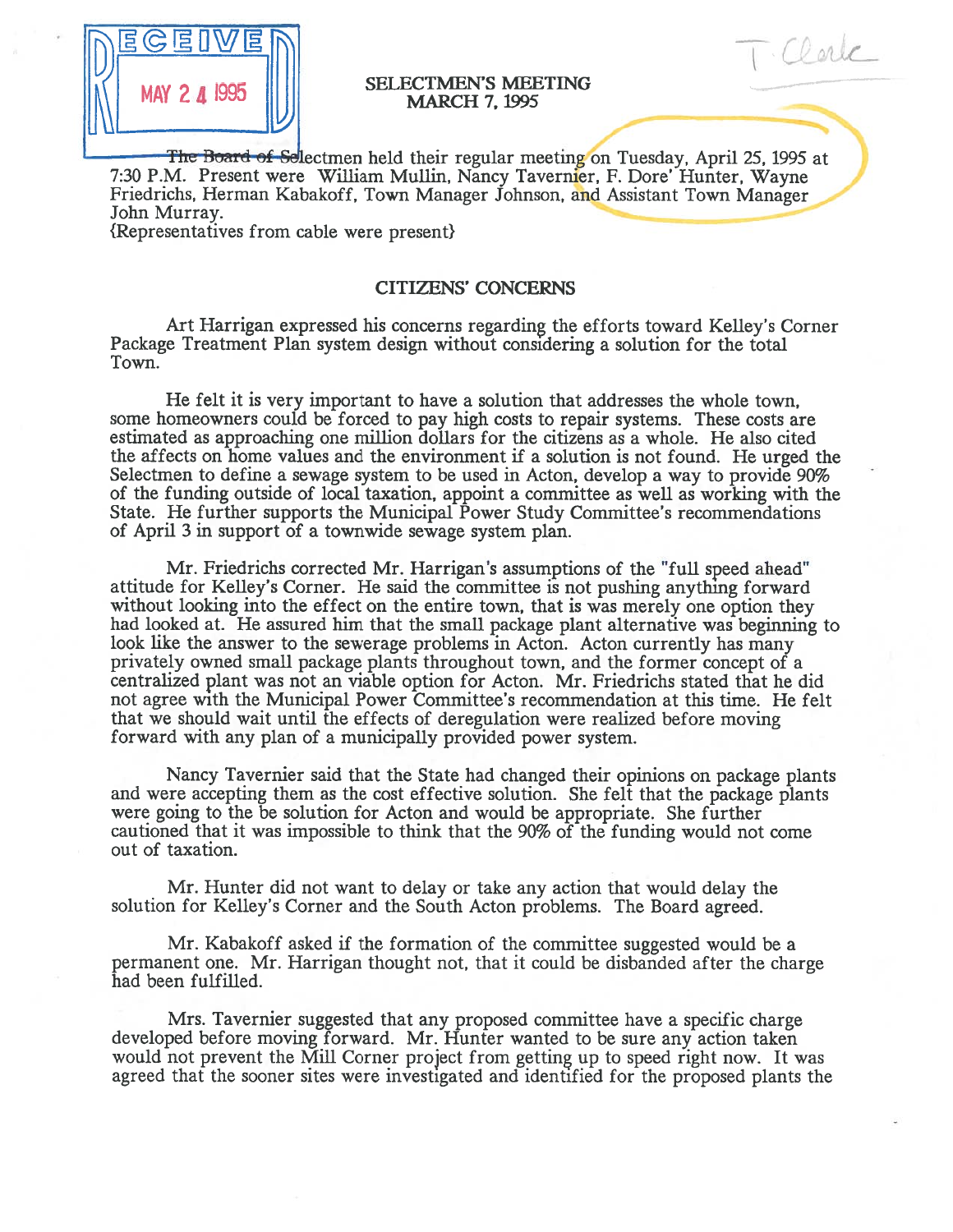better so that plans could be layed out for the future.

It was noted that the Sewer Advisory Committee could be charged with investigating potential sites if small package <sup>p</sup>lants are the way to address the sewering problem. It was noted that at least 12 people would be needed and the Selectmen should head it up. Mr. Mullin asked that Nancy and Dore' develop <sup>a</sup> point <sup>p</sup>lan for discussion at the May 23rd, meeting.

#### PUBLIC HEARINGS AND APPOINTMENTS

#### MOSQUITO SPRAY REQUEST -DR ZIMMERMAN

Dr. Zimmerman was in to discuss her reques<sup>t</sup> for one final spraying of Malathion for the comfort of those attending this year's graduation exercises. The Selectmen discussed the issue of one town meeting vote vs. another and the intent of the vote taken at this year's meeting. The audience members urged the rejection of this reques<sup>t</sup> to have the school sprayed. Kathy Hammil felt private property owners should honor the No Spray wishes expressed at Town Meeting. Sue Funk urged the School not to spray and suggested that the graduation could be moved to earlier in the day to avoid the mosquito problem. Jon Bosworth urged the Board to honor the town meeting vote taken this year and not spray. Mr. Hill from the Conservation Commission suggested the application of <sup>a</sup> powder type repellent to the school grounds somewhat like that used by Chelmsford. They have indicated it works very well and avoids the invasion of spray into the surrounding properties. Mr. Charter said that the Town could not give the truck and left over Malathion to the schools for use by them as regulations prohibit use by unlicensed people. Mr. Charter was asked to estimate the cost of <sup>a</sup> private contractor to perform the spraying. He thought in the ball park of 400-500 hundred dollars. The Board felt that while they could not perform the spraying, that perhaps <sup>a</sup> financial contribution could be considered.

Mr. Kabokoff was concerned about <sup>a</sup> precedent being set by spraying for graduation and what about other events held in town that are held at night, where were the funds to sustain this to come from?

Mr. Arronson, Chair of the Acton/Boxborough School Committee said that precedent is that the Town has sprayed in the pas<sup>t</sup> for graduation, that Town Meeting votes are fiscal year votes and the vote taken last year should be honored and they program should continue until June 30th this year. He said that while they are sensitive to the wishes of Town Meeting, comfort of those attending this years graduation was also important.

Mr. Hunter reminded everyone that the property is in control of the Regional School Committee and that they can undertake any mosquito control effort it wishes, including contracting with <sup>a</sup> private contractor for fogging, but that the Selectmen should decline Dr. Zimmerman's reques<sup>t</sup> for the Town to spray.

DORE' HUNTER - Moved to respectfully decline favorable consideration of the Superintendent's request, and to offer reasonable financial assistance for monies to address the problem subject to the Town Manager determining an amount available as surplus from the mosquito budget to accomplish this task, contribution not to exceed the balance. NANCY TAVERNIER -Second. UNANIMOUS VOTE.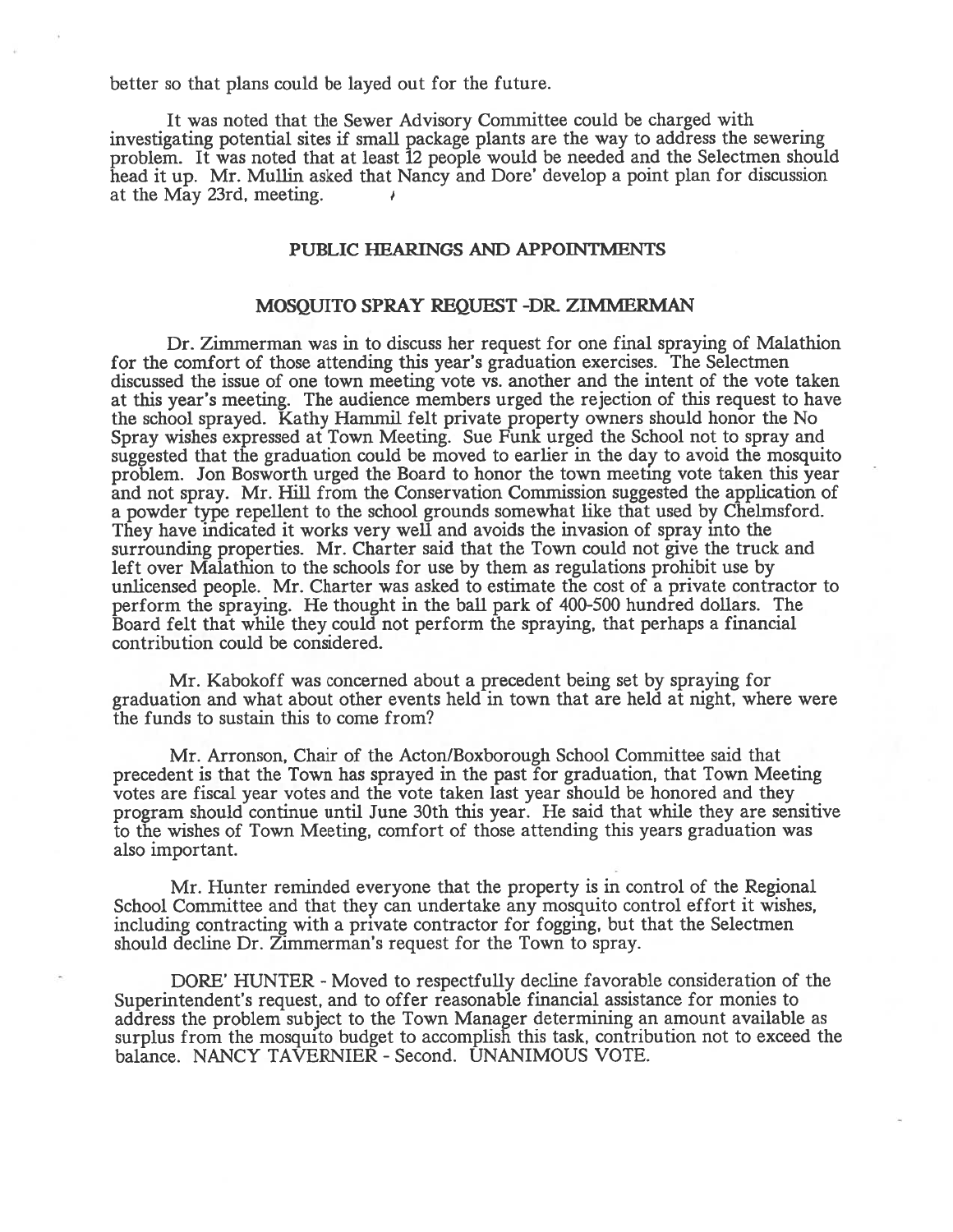#### HIGH POTENTIAL- d/b/a Ginger Court 36 GREAT ROAD -COMMON VICTUALLERS LICENSE

DORE' HUNTER - Moved to approve the Common Victuallers application from High Potential. NANCY TAVERNIER - Second. UNANIMOUS VOTE.

## HIGH POTENTIAL- d/b/a Ginger Court 36 GREAT ROAD -TRANSFER LIQUOR LICENSE

Josephine Bia the proposed Manager was asked about her plans to control the serving of alcoholic beverages to minors and such. The Board asked her to consider taking <sup>a</sup> training course such as TIPS and to offer it to her employees. They cautioned her about the serious nature in which the Board reviews liquor license holder issues.

DORE' HUNTER - Moved to approve the Common Victuallers application from High Potential. NANCY TAVERNIER - Second. UNANIMOUS VOTE.

#### GREENE LAND 61A RIGHT OF FIRST REFUSAL 372 POPE ROAD

Mr. Roop representing the purchasing group Spenbrook Associates was presen<sup>t</sup> to offer any answers to questions that the Board might have and asked that the Board decline the Town's right of first refusal so that his group could move forward on the purchase of this land.

The Board reviewed the staff comment and voted. DORE' HUNTER - Moved to decline the right of first refusal with regard to the offered Greene Land, 372 Pope Road. NANCY TAVERNIER- Second. UNANIMOUS VOTE.

#### SELECTMEN'S BUSINESS

Mr. Mullin expressed his thanks on behalf of the Board and townspeople to outgoing Selectman Norman Lake. Norm's expertise and input on issues affecting Acton will be missed by the Board. He further welcomed Mr. Kabakoff to the Board of Selectmen.

BOARD RE-ORGANIZATION: NANCY TAVERNIER - Moved to appoint WILLIAM Mullin Chairman. DORE' HUNTER - Second. UNANIMOUS VOTE

DORE' HUNTER - Moved to appoint Nancy Tavernier Vice-Chairman. WAYNE FRIEDRICHS- Second. UNANIMOUS VOTE.

WILLIAM MULLIN - Moved to appoint Dore' Hunter clerk. HERMAN KABAKOFF- Second. UNANIMOUS VOTE.

Chairman Mullin shared his thoughts on the upcoming issues facing the community which he felt would be important areas for the Board to address in the years ahead. NARA, the South Acton Bridge replacement, Acton's portion of the Rail Trail System, sewerage relief for the entire community, improvement in expanding the trust and understanding in the Town to avoid the misconception problems and issues that have been experienced in the past.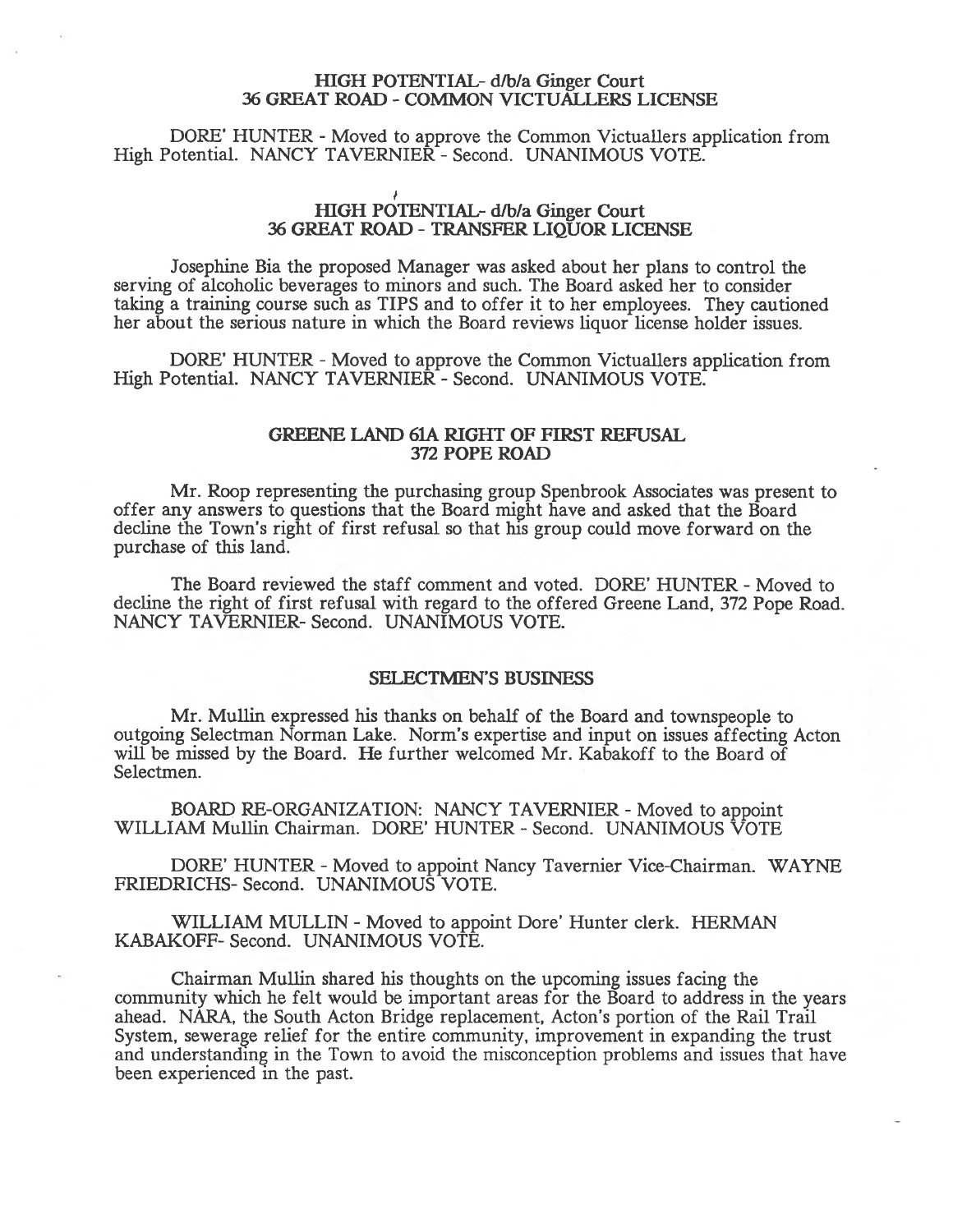CONTRACT WITH BUSINESS COMMUNITY -Mr. Mullin outlined the refined/revised affirmation for adoption. Sandy Pitcher of the Chamber thanked all involved for the towns participation in the process. WILLIAM MULLIN - Moved the adopt the contract with the business community and to appoint <sup>a</sup> sub-committee of Dore' and himself to consult and make changes as needed. NANCY TAVERNIER - Second. UNANIMOUS VOTE.

SOUTH ACTON BRIDGE UPDATE -Chuck Kostro presented <sup>a</sup> overview of the meeting held at MHD with Town representatives to address the plans and received 31 issues raised. Abutments and stone facing will be sought to match existing stond. Left hand turn lane dedication was discussed, but it was determined not to be the best idea and it was decided to continue the dual lane pas<sup>t</sup> High Street. This would require more survey work and be completed next Fall. They will be starting work on the temporary bridge in Sept. and open it in the Spring and will finish the entire project on schedule. The temporary bridge won't be used during the winter, but that would be an advantage. Dore' said it sounded like the lane on High Street was <sup>a</sup> good idea and <sup>a</sup> positive move and thanked Chuck for his help and input into the successful progress of this project.

EAGLE SCOUT COURTS -Mr. Kabakoff volunteered to attend on behalf of the Board on both invitations.

J&B MOTORS -DORE' HUNTER -Moved to extend the Class II license for J&B Motors until 12/30/95. NANCY TAVERNIER -Second. UNANIMOUS VOTE.

ACTON GARDEN CLUB SIGN REQUEST - DORE' HUNTER - Moved to approve subject to the location determined by the Town Manager. NANCY TAVERNIER -Second. UNANIMOUS VOTE.

MOSQUITO CONTROL SUPPLIES AND FOGGER -The Board reviewed correspondence from Dean Charter on the declaration as surplus for disposal the fogger and supplies. The fogger is 14 years old and in need of replacement if the town ever went back to <sup>a</sup> town program and the supplies on hand will be <sup>a</sup> storage problem and suggested they be sold to remove any liability of storage.

DORE' HUNTER - Moved to authorize the disposing as surplus of the chemical Malathion. NANCY TAVERNIER - Second. UNANIMOUS VOTE.

HERMAN KABAKOFF -Moved to dispose as surplus the fogger. NANCY TAVERNIER -Second 4-1 Wayne Friedrichs Abstaining.

TOWN CHARTER -PERSONNEL BOARD - Mr. Kabakoff asked about the Personnel Plan/Board as outlined in the Charter. The Board discussed the actions surrounding the reasons why the Personnel Board was not currently appointed as outlined in the Charter as background to Mr. Kabakoff's questions. Mrs. Tavernier asked who had expressed the concern received by Mr. Kabakoff on this particular issue. It was noted that the issue should be reviewed and pu<sup>t</sup> to rest, if the Personnel Board is not needed, reference to it should be removed from the Charter. Mr. Mullin asked that the Town Manager prepare his formal thoughts about this issue and schedule it on an upcoming Selectmen's Agenda for discussion. It was further decided to discuss this issue again on June 20th.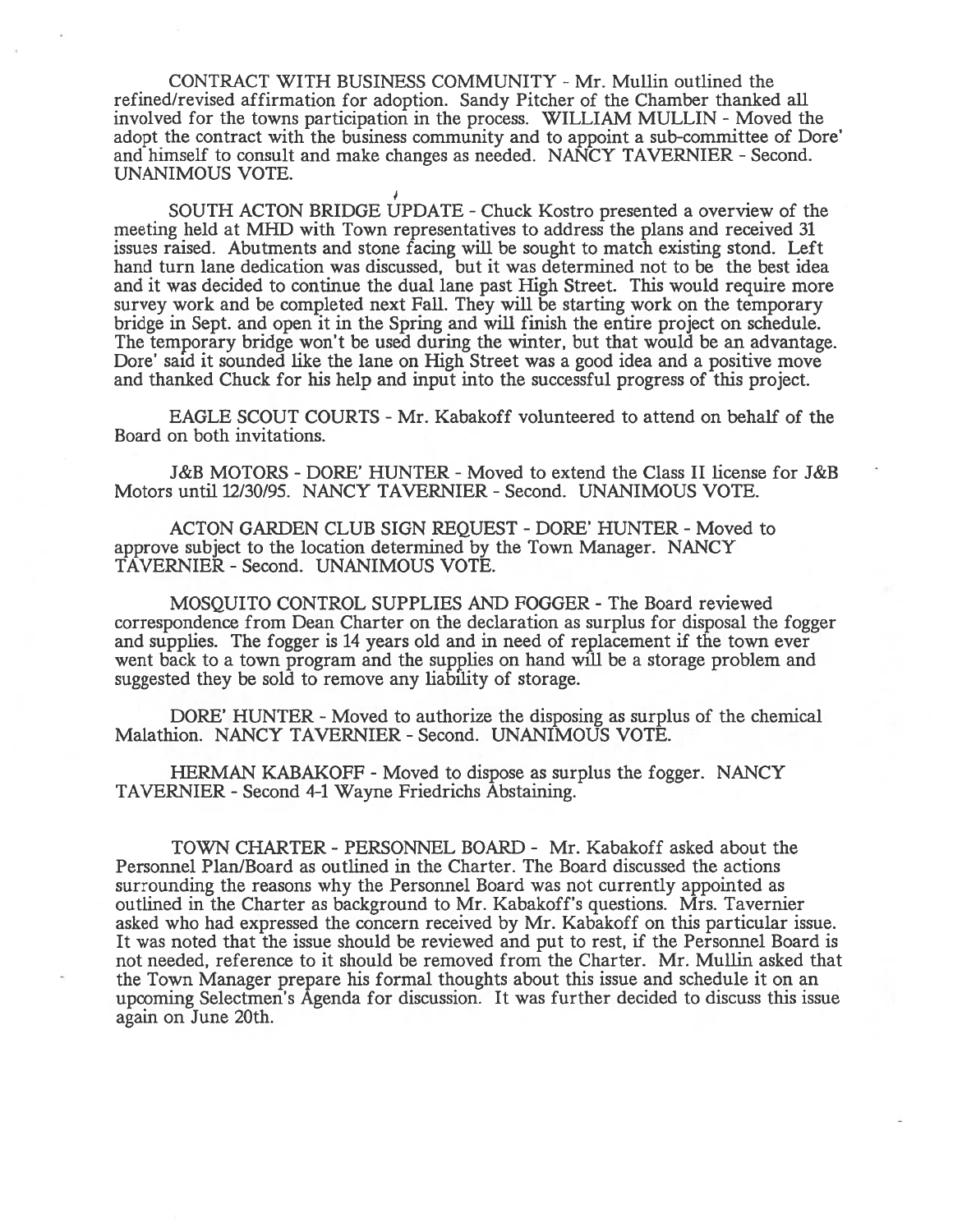#### CONSENT CALENDAR

DORE' HUNTER - Moved to accept as written. NANCY TAVERNIER - Second. UNANIMOUS VOTE.

#### TOWN MANAGER'S REPORT

BICYCLE RACKS -COMMUTER LOT -The Town Manager outlined the proposal to install the bike racks at the Commuter Lot. Mr. Kabakoff remarked that the had paced the area and felt <sup>a</sup> telephone pole was in the way. Mrs. Tavernier was assured engineering staff had prepared the plan with care, but that his concern would be brought to staff's attention.

DORE' HUNTER - Moved to approve the battleship racks to be installed at the Commuter Lot. NANCY TAVERNIER - Second. UNANIMOUS VOTE.

WIDE AREA NETWORK - The Town Manager updated the Board on his discussions with Dr. Zimmerman. She does not want to disband her committee but would be willing to share information. He felt <sup>a</sup> higher profile should be taken with regard to the process. Mr. Hunter agreed, and would like to suppor<sup>t</sup> formation of <sup>a</sup> committee charged to advise town staff in establishing <sup>a</sup> Wide Area Computer Network, and offered to continue as the Board's representative on the committee. The Committee would look at all proposals and evaluate public input and give technical advice as needed. The meetings will be posted as required by law.

DORE' HUNTER - Moved to adopt the Town Manager's recommendation and establish an Information Systems Advisory Committee (ISAC) to advise staff with the understanding that the group be utilized as appropriate with regard to the establishment of the WAN. This advisory committee to be comprised of, and an offer to participate extended to, Samuel Schwartz, Robert Ferrara, Kent Quirk, John Murray, Sharon Summers, Lt. Widmayer and a Representative from the Board of Selectmen, Fin Com and School, further that the committee be sunsetted at the completion of its task of installation of the WAN. NANCY TAVERNIER - Second. UNANIMOUS VOIE.

The Board adjourned 10:30 P.M.

I

hristine M.

Recording Secty.  $cm$  $W11-(611)$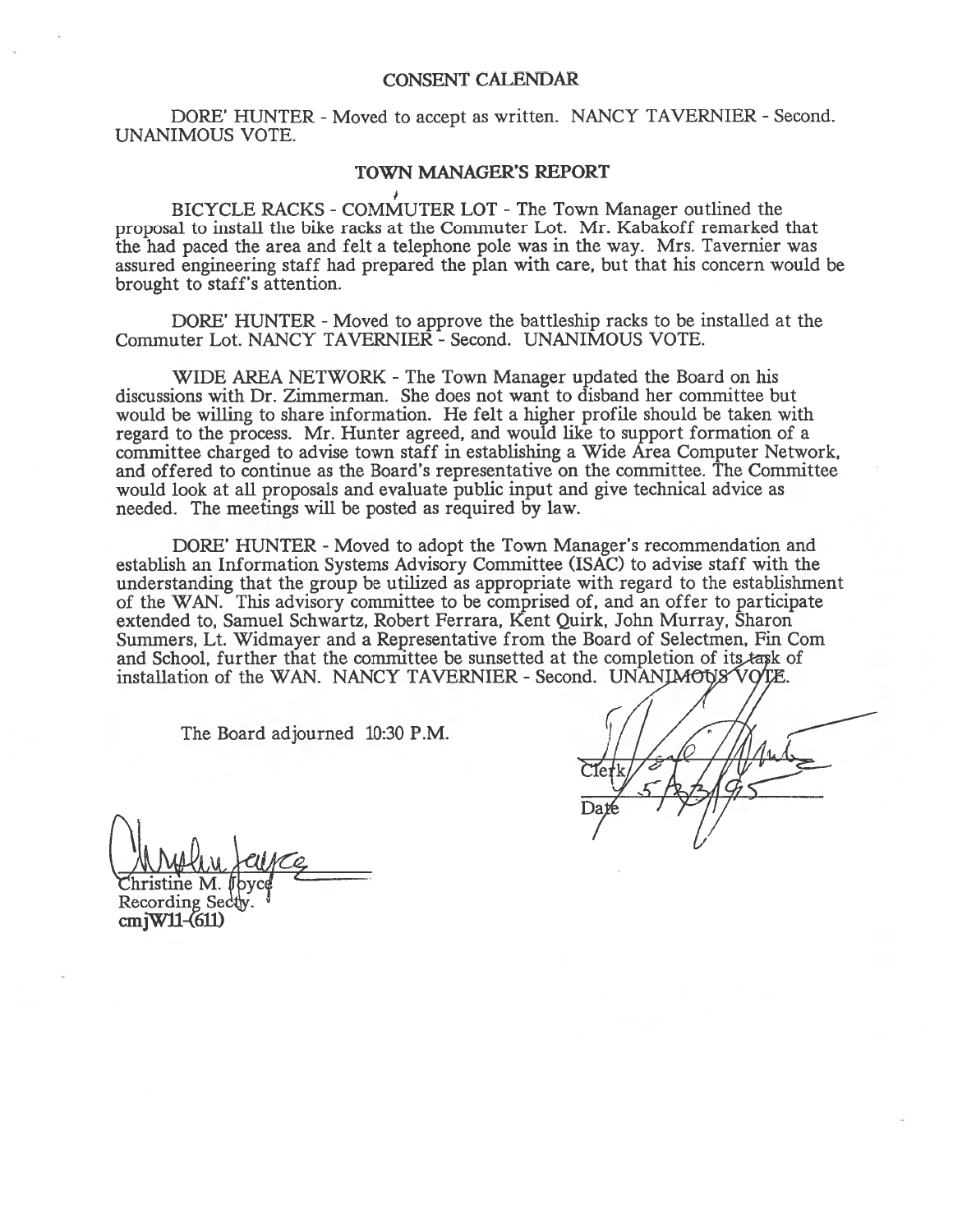APRIL 21, 1995

ι, TO: Board of Selectmen FROM: William Mullin, Vice-Chairman SUBJECT: SELECTMEN'S REPORT 

# AGENDA ROOM 204 APRIL25, 1995

#### I. CITIZEN'S CONCERNS

- II. PUBLIC HEARINGS & APPOINTMENTS
- 1. 7:31 DR. ISA ZIMMERMAN -Enclosed please find Dr. Zimmerman's reques<sup>t</sup> for mosquito spraying for Graduation ceremonies in June, along with other related correspondence for discussion by the Board. In addition, staff is seeking the Board's direction regarding disposal of spraying materials and equipment.
- 2. 7:44 HIGH POTENTIAL -36 Great Road -Common Victualler's License -Enclosed please find application and staff comments for Board review and action.
- 3. 7:45 HIGH POTENTIAL -36 Great Road -TRANSFER OF FULL LIQUOR LICENSE Enclosed <sup>p</sup>lease find application forms and staff comment regarding the propose<sup>d</sup> transfer from the Golden Bull Restaurant to High Potential Corp. for Board review and action.
- 4. 7:50 GREENE LAND 61A RIGHT OF FIRST REFUSAL 372 POPE ROAD -Enclosed <sup>p</sup>lease find materials submitted on behalf of the owners regarding the subject parce<sup>l</sup> and staff comment for Board review and action.

#### III. SELECTMEN'S BUSINESS

- 5. BOARD REORGANIZATION
- 6. CONTRACT WITH BUSINESS COMMUNITY -Enclosed please find the revised contract for Board discussion/review and comment.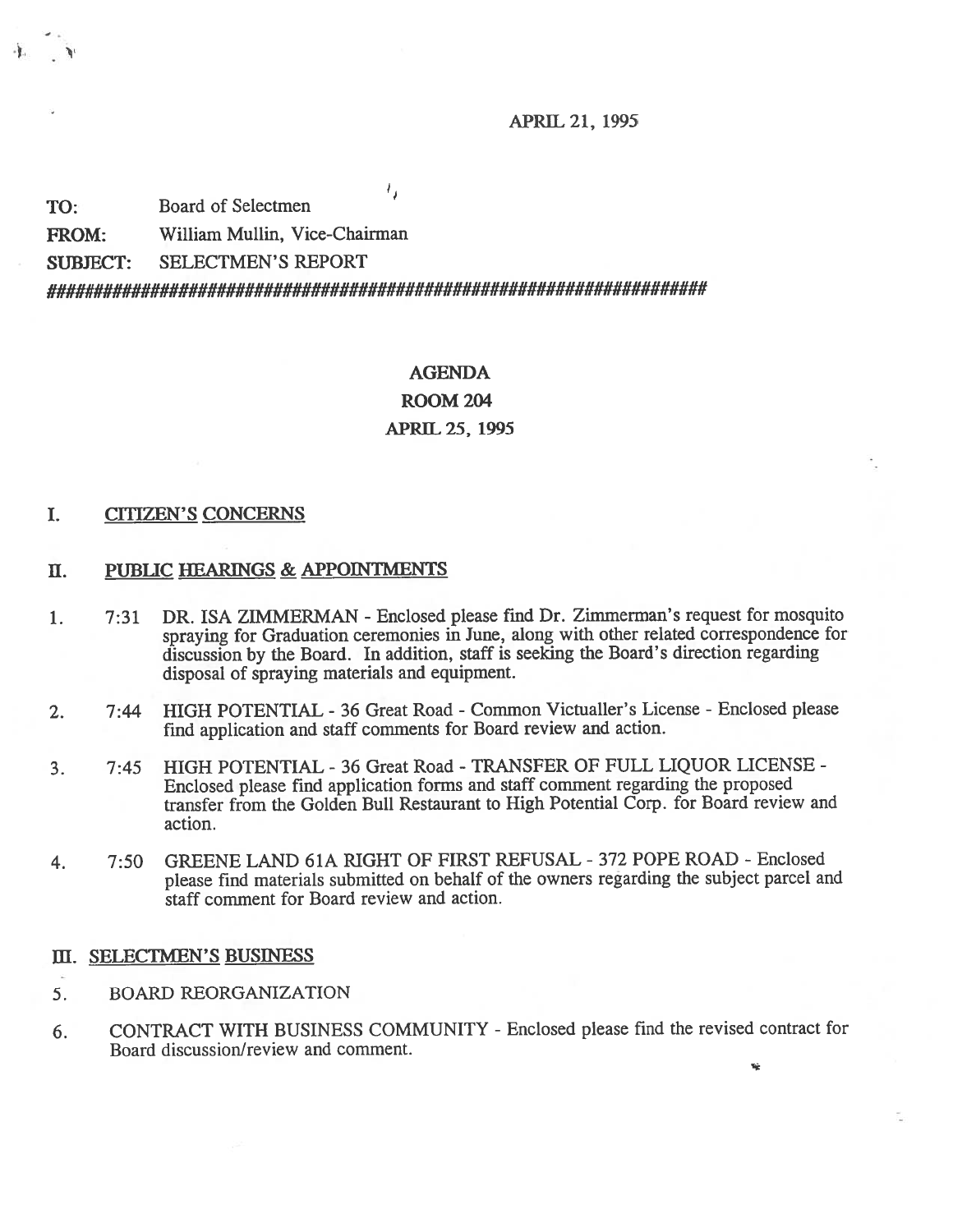- 7. EAGLE SCOUT COURT OF HONOR -Enclosed <sup>p</sup>lease find <sup>a</sup> reques<sup>t</sup> for Selectman attendance at <sup>a</sup> Court of Honor for Seth Bishop on May 23rd (Note: Board of Selectmen meeting also scheduled for that date) for Selectman assignment.
- 8. EAGLE SCOUT COURT OF HONOR -Enclosed <sup>p</sup>lease find <sup>a</sup> reques<sup>t</sup> for Selectman attendance at a Court of Honor for David J. Bergart on June 11 for Selectman assignment.
- 9. J&B MOTORS -CLASS II -The Board previously voted to delayed approva<sup>l</sup> of the fill year license until the site was brought into compliance. Staff has reviewed the site (see memo) and it is now in compliance. <sup>A</sup> vote to continue the license until 12/30/95 is recommended.
- 10. ACTON GARDEN CLUB Enclosed please find a request and staff comment regarding <sup>p</sup>lacement of <sup>a</sup> sign on the library lawn for Board action.

### IV. CONSENT AGENDA

 $\mathcal{L}$ 

- 11. ACCEPT MINUTES -Enclosed <sup>p</sup>lease find Selectmen's Minutes of February 28, March <sup>7</sup> and 21 for Board acceptance.
- 12. BOND RELEASE Enclosed please find a recommendation from the Building Commissioner for release of <sup>a</sup> Bond held in conjunction with Special Permit #10/1/94-347, Littleton Restaurant, for Board action.
- 13. ACCEPT GIFT -Enclosed <sup>p</sup>lease find <sup>a</sup> copy of <sup>a</sup> check from Ms. Jones for acceptance by the Board as <sup>a</sup> gift for Emergency Management purposes.
- 14. FRIENDS OF THE ACTON LIBRARIES Enclosed <sup>p</sup>lease find <sup>a</sup> reques<sup>t</sup> to hold the annual used book sale on the Memorial Library grounds.
- 15. LIONS CLUB -Enclosed <sup>p</sup>lease fmd the Annual reques<sup>t</sup> for the Acton Town Fair to be held July 1-5 for Board action.
- 16. ONE DAY LIQUOR LICENSE -Enclosed <sup>p</sup>lease find an application from Chez Claude for <sup>a</sup> One Day Liquor License for Sunday, May 14, 1995, for Board Action.
- 17. ACCEPTANCE OF GIFT -Enclosed <sup>p</sup>lease find <sup>a</sup> reques<sup>t</sup> from the Friends of the Arboretum to accep<sup>t</sup> <sup>g</sup>ifts of treçs for the Arboretum.
- 18. UNDERGROUND STORAGE LICENSE -Enclosed <sup>p</sup>lease find the Fire Chief's recommendation that the Underground Storage License for Mobil Oil, <sup>44</sup> Great Road, be corrected to correct "a slight discrepancy".

## V. TOWN MANAGER'S REPORT

- 19. Bicycle Racks -Enclosed <sup>p</sup>lease find <sup>a</sup> memo from the Town Manager regarding installation of bike racks at the Commuter Lot for Board direction.
- 20. WIDE AREA NETWORK -Enclosed <sup>p</sup>lease find the Town Manager's recommendation regarding <sup>a</sup> public process and technical advisory committee for development of the Wide Area Computer Network.

Ñ.

2